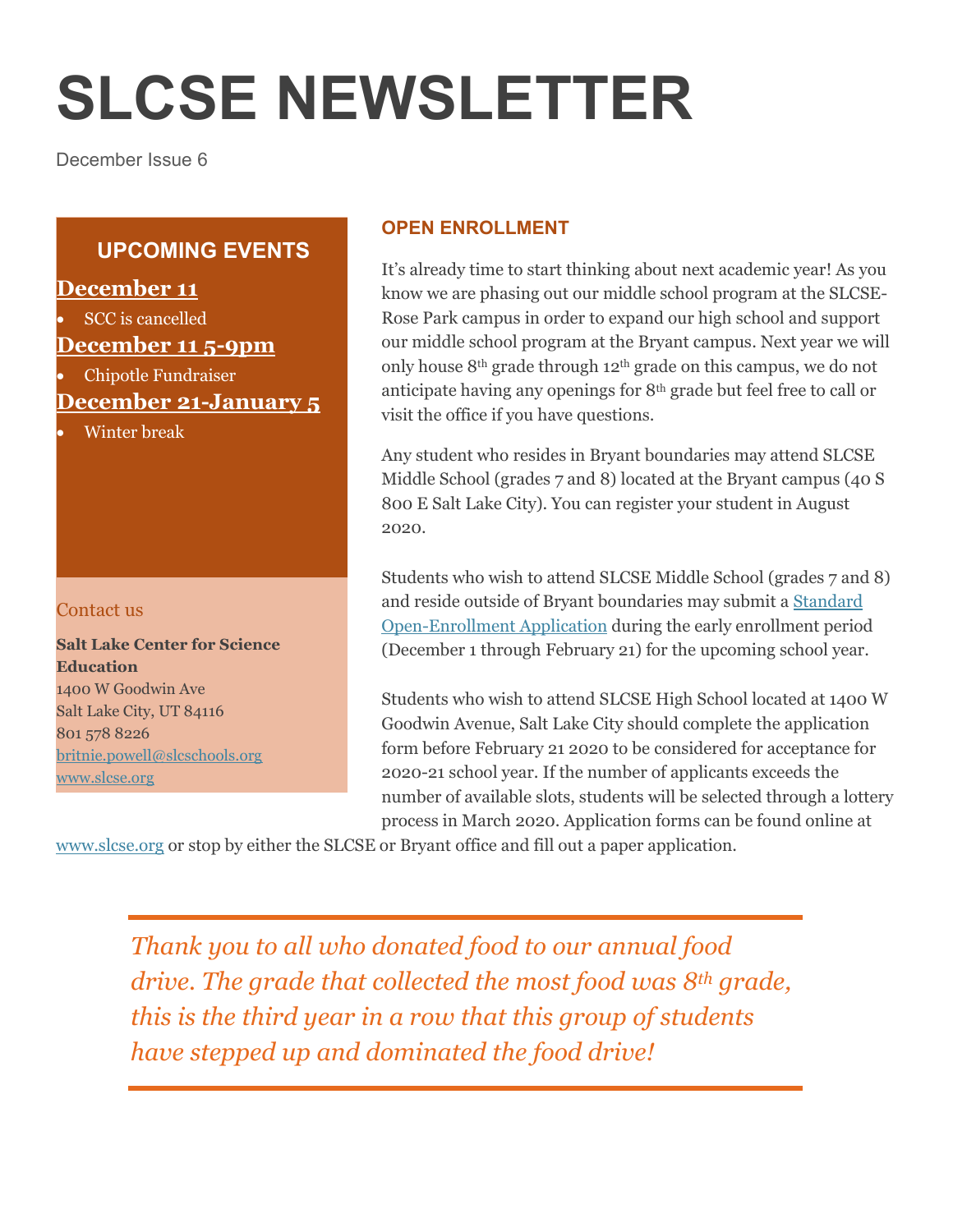#### **MATH CLASS**





Ninth grade students figuring out math problems by doing! Nothing reflects the SLCSE student experience more than this!

#### **CLASSROOM EMERGENCY KITS**

Student safety is a top priority at SLCSE. To help promote safety, items are being collected to create classroom emergency preparedness kits. In the current climate, being prepared for emergencies is very important, so my Eagle Scout project is to collect these items. A flyer with the needed supplies for a classroom emergency kits is in the office and the donation box is right outside the office. Additionally, your student should be receiving a gallon Ziploc bag with a flyer inside with instructions to assemble a personal emergency kit for their locker. Please use this opportunity to allow your child to be personally prepared and to help prepare the SLCSE community.

If you have any questions or need clarification, please email: [luke\\_starr@hotmail.com](mailto:luke_starr@hotmail.com) Luke Starr (9th Grade SLCSE Student)

#### **WASHINGTON DC FUNDRAISER**



**Where**: Chipotle 1011 E 2100 S **When**: Wednesday December 11 5-9pm **How**: Just mention SLCSE and 33% proceeds will be donated **Why**: 11<sup>th</sup> graders need help paying for their awesome Washington DC trip

## JUNIORS & SENIORS

- **Yale University** is visiting SLCSE on December 17. Sign up with Rachel if you are interested in learning more
- **January 10** deadline to register for February 8 ACT test
- The **[ACT Question of the](http://www.act.org/content/act/en/products-and-services/the-act/test-preparation.html)  [Day](http://www.act.org/content/act/en/products-and-services/the-act/test-preparation.html)** is available online through a free, online ACT account and allows you to view questions, answers, and explanations in a weekly email sent to you automatically**.**